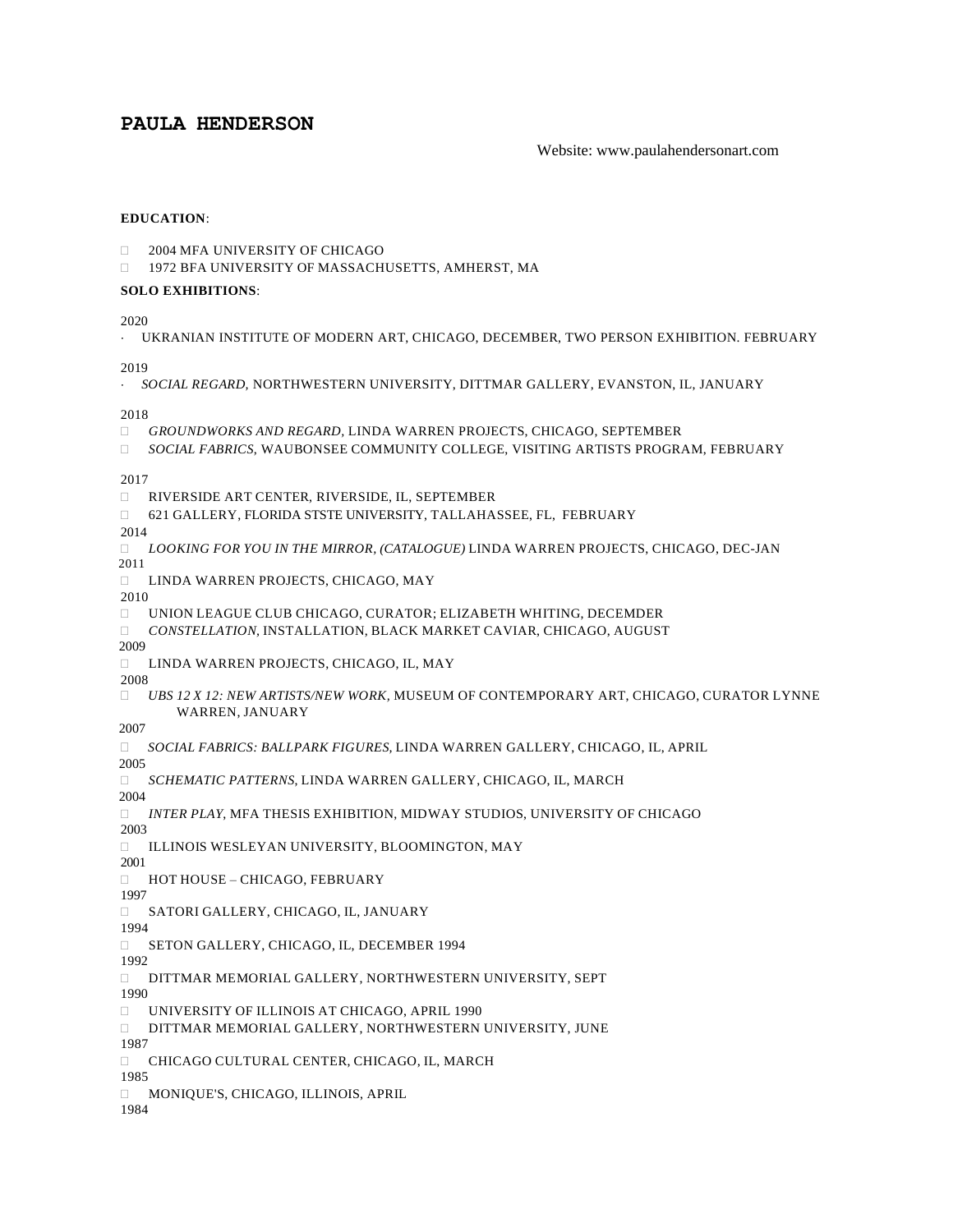- SPELMAN COLLEGE, ATLANTA, GA.
- THE CRYSTAL BRITTON GALLERY, ATLANTA, GA 1982

 THE CRYSTAL BRITTON GALLERY, ATLANTA, GA 1981

 THE STUDIO OF THE ARTS ALLIANCE, ATLANTA, 1980

 THE CRYSTAL BRITTON GALLERY, ATLANTA, GA 1978

THE BOSTON CENTER FOR THE ARTS, BOSTON, MA

## **SELECTED GROUP EXHIBITIONS:**

2021

- *COMMON PRACTICE*, MILES McENERY GALLERY, NY, AUGUST
- *CAMOUFLAGE*, BAILEY CONTEMPORARY ARTS, POMPANO BEACH, FL, JULY
- BRIDGE PROGRAM, HYDE PARK ART CENTER, CHICAGO, OCTOBER

2020

*ABSTRACTION*, ARC GALLERY, CHICAGO, IL

2017

- *GO FIGURE,* LINDA WARREN PROJECTS, CHICAGO, SEPTEMBER
- BAILEY CONTEMPORARY ARTS, *GRITTY IN PINK*, POMPANO BEACH, FLORIDA, JUNE
- NORTHEASTERN ILLINOIS UNIVERSITY, *ART IN RESPONSE TO VIOLENCE*, OCTOBER

2016

- LA ARTCORE, THE BREWERY ANNEX, LOS ANGELES, CA, JULY
- □ SPRINGFIELD MUSEUM OF ART, SPRINGFIELD MO, JUNE
- INDIANAPOLIS ART CENTER, *ART FROM THE HEARTLAND*, JUNE
- ALUMNI EXHIBITION, UNIVERSITY OF CHICAGO, JUNE

2015

- ARC GALLERY, *I CAN'T BREATHE,* CHICAGO, IL, NOVEMBER
- ROBERT MORRIS UNIVERSITY, CHICAGO, IL JANUARY

2013

- CHICAGO CENTER FOR GREEN TECHNOLOGY, OCTOBER
- *SPACEWOMB,* GROUP SHOW*,* LONG ISLAND CITY, NY, MAY
- *ARTWORK 6,* SULLIVAN CENTER, SCHOOL OF THE ART INSTITUTE CHICAGO, FEB

2012

- *SIDESHOW,* LINDA WARREN PROJECTS, CHICAGO, SEPTEMBER
- *ROCKFORD MIDWESTERN,* ROCKFORD ART MUSEUM, CURATED BY LISA STONE/ROGER BROWN COLLECTION SAIC, MAY
- *WAYS OF MAKING: PAINTING,* GOVERNOR'S STATE UNIVERSITY, UNIVERSITY PARK IL, CURATOR, DOLORES MERCADO, NATIONA MUSEUM OF MEXICAN ART, MARCH
- *MOMENTUM,* WOMEN'S CAUCUS FOR ART, JUROR; RITA GONZALEZ, ASSOCIATE CURATOR LACMA, GALLERY 85, LOS ANGELES, CA, FEBRUARY

2011

*CELEBRATING 125 YEARS OF COLLECTING,* UNION LEAGUE CLUB CHICAGO, AUGUST

2010

- *SELECTED WORKS FROM THE MUSEUM OF CONTEMPORARY ART CHICAGO COLLECTION; FOCUS UBS 12X12*,
- *TWOS,* (Curators selections), DOMINICAN UNIVERSITY, RIVER FOREST, IL, SEPTEMBER
- *PATTERNS (INSTALLATION),* BETTY DARE GALLERY, CHICAGO, OCTOBER
- *ART RESPONDING TO VIOLENCE*, NORTHEASTERN ILLINOIS UNIVERSITY, SEPTEMBER
- VER(A)RT GALLERY, VERA PROJECT, SEATTLE, WA, APRIL
- ART CHICAGO, LINDA WARREN GALLERY, APRIL

2009

- *PAINT,* CLIMATE GALLERY, LONG ISLAND CITY, QUEENS, NY, NOVEMBER
- *THE HAIRY WHO AND IMAGIST LEGACY IN CONTEMPORARY ART*, ART CHICAGO
- *THE RENAISSANCE SOCIETY (U of C), ANNUAL BENEFIT-GLO(BALL), EXQUISITE CORPSE, LWG*
- *PAINTPRESENT*, LAL, LEXINGTON, KENTUCKY, MARCH
- *ART CHICAGO, LINDA WARREN PROJECTS,* MAY

2008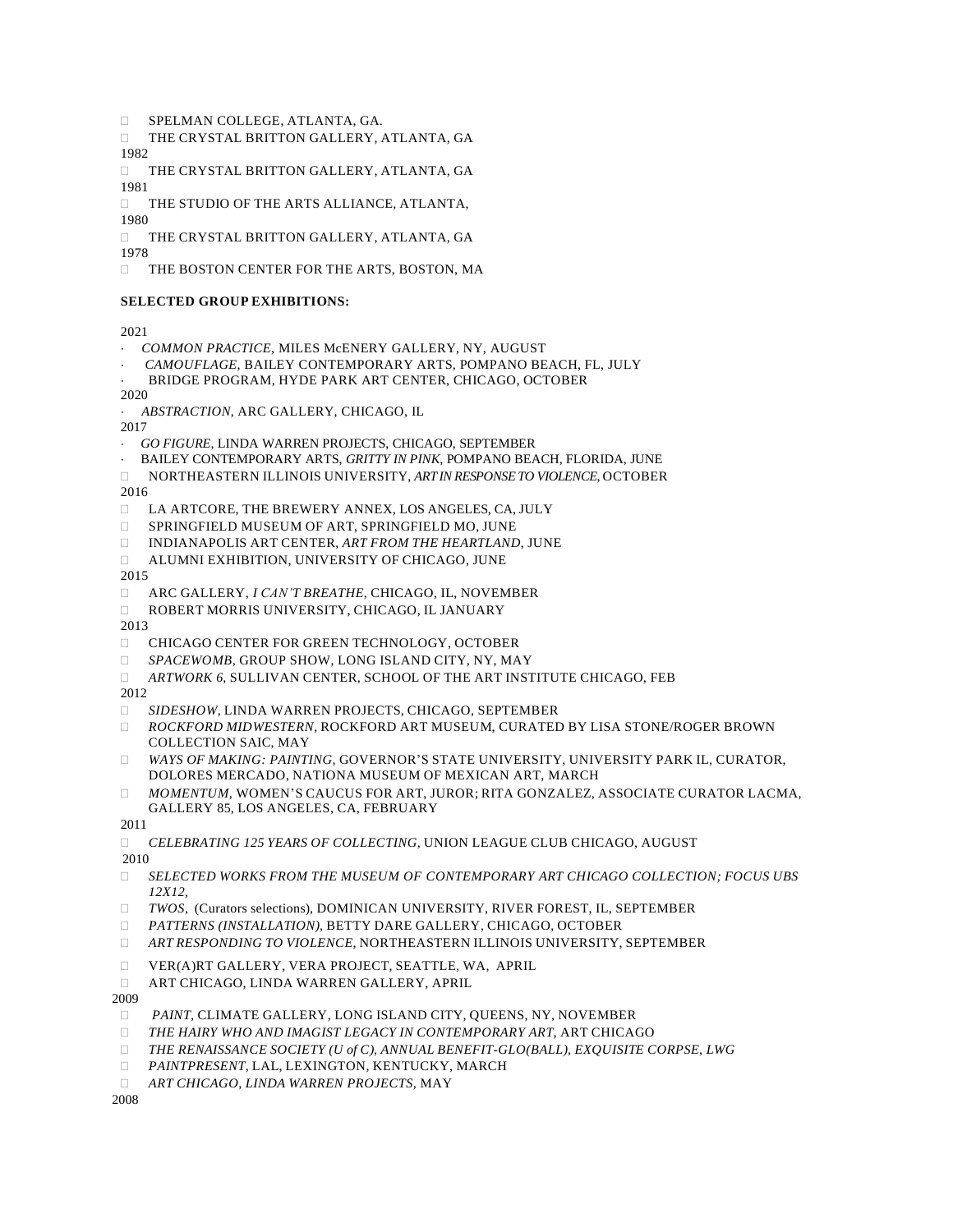*ART WORK 5,* GALLERY II, SCHOOL OF THE ART INSTITUTE CHICAGO, JANUARY *ART CHICAGO, LINDA WARREN PROJECTS* 2007 *MAPPING THE SELF*, MUSEUM OF CONTEMPORARY ART, CHICAGO, NOVEMBER 2007-8 *UNSERIOUSLY SERIOUS,* LINDA WARREN GALLERY, CHICAGO, NOVEMBER 2006 MUSEUM OF CONTEMPORARY ART CHICAGO, BENEFIT AUCTION, OCTOBER *ART EXPO LA*, LINDA WARREN PROJECTS, JANUARY 2005 *ARCHI-TYPE*, GALLERY ROMAIN, CHICAGO, SEPTEMBER 2004 *PITCH,* GALLERY 312, MFA EXHIBIT, UNIVERSITY OF CHICAGO, JUNE 2003 LINDA WARREN GALLERY, *INAUGURAL* CHICAGO, 2003 LINDA WARREN GALLERY, *PUBLIC DOMAIN,* CHICAGO, NOVEMBER GALLERY 37 CENTER FOR THE ARTS, FACULTY SHOW, CHICAGO, IL 2000 LINDA WARREN FINE ART, -PALM SPRINGS, CA, ART EXPO, MARCH 2000 1999 EARTHWORKS GALLERY, 500 N. MICHIGAN, CHICAGO - NOVEMBER WATERMARK GALLERY, OAKLEY STREET, CHICAGO - OCTOBER ARTWORK-ART INSTITUTE-CHICAGO, STAFF OF MUSEUM AND SCHOOL, FEBRUARY 1998 THE STATE LINE VICINITY EXHIBITION, ROCKFORD ART MUSEUM, AUGUST ARTISTS OF THE MIDWEST/NEA RECIPIENTS, ART MUSEUM, NORTHERN MICHIGAN UNIV 1997 SATORI GALLERY, *BLOOD, SWEAT, TEARS*: GALLERY ARTISTS, DITTMAR MEMORIAL GALLERY, NORTHWESTERN UNIVERSITY, FEBRUARY 1995 INSIDE ART, CHICAGO, SEPTEMBER 1994 □ LONG ISLAND UNIVERSITY, BROOKLYN, NY, SEPTEMBER **GREENVIEW ART CENTER, CHICAGO** 1990 NEW HORIZONS IN ART, CURATED BY BENNY ANDREWS, NORTH SHORE ART LEAGUE, SKOKIE, IL 1989 CHICAGO SCHOOL OF PROFESSIONAL PSYCHOLOGY 1982 COLUMBIA MUSEUM, COLUMBIA, S.C. 1974 NATIONAL PRINTS/DRAWING COMPETITION, MT. HOLYOKE COLLEGE, MA

- 
- THE ALPHA GALLERY, BOSTON, MA
- THE WORCESTER ART MUSEUM, SALES GALLERY, WORCESTER, MA

1973

ANNUAL FINE ARTS EXHIBIT, WAUDSWORTH ATHENAEUM, HARTFORD, CT

# **RECENT AWARDS/ RECOGNITION**:

- 2016 AWARD WATERCOLOR USA, SPRINGFIELD MUSEUM OF ART, SPRINGFIELD MO, JUNE
- 2015 PUBLIC ART COMMISSION: CHICAGO TRANSIT AUTHORITY, PERMANENT INSTALLATION FOR 35TH /WHITE SOX CTA STATION
- 2014 RESIDENCY, DESIGN FABRICATION, FRANS MAYER, MUNICH, GERMANY
- NOMINATION 3-ARTS AWARD
- 2011 VISITING ARTIST, TEACHER INSTITUTE IN CONTEMPORARY ART, SAIC, NEA
- 2010 GRANT: *ARTIST PROJECT IN VISUAL ARTS*, ILLINOIS ARTS COUNCIL
- 2009 *NEW AT THE MUSEUM OF CONTEMPORARY ART (COLLECTION),* CHICAGO
- THE DRAWING CENTER VIEWING PROGRAM, CURATED ARTIST REGISTRY, NY
- 2008 CATWALK, NY ARTIST RESIDENCY, SCHOOL OF THE ART INSTITUTE CHICAGO
- 2004 POST- MFA FELLOWSHIP, VISITING LECTURER, UNIVERSITY OF CHICAGO
- 1998 HONORABLE MENTION AWARD/STATE LINE EXHIBITION/ROCKFORD MUSEUM, ILLINOIS
- 1996/1997 ARTS MIDWEST/REGIONAL NEA VISUAL ARTIST FELLOWSHIP AWARD (PAINTING)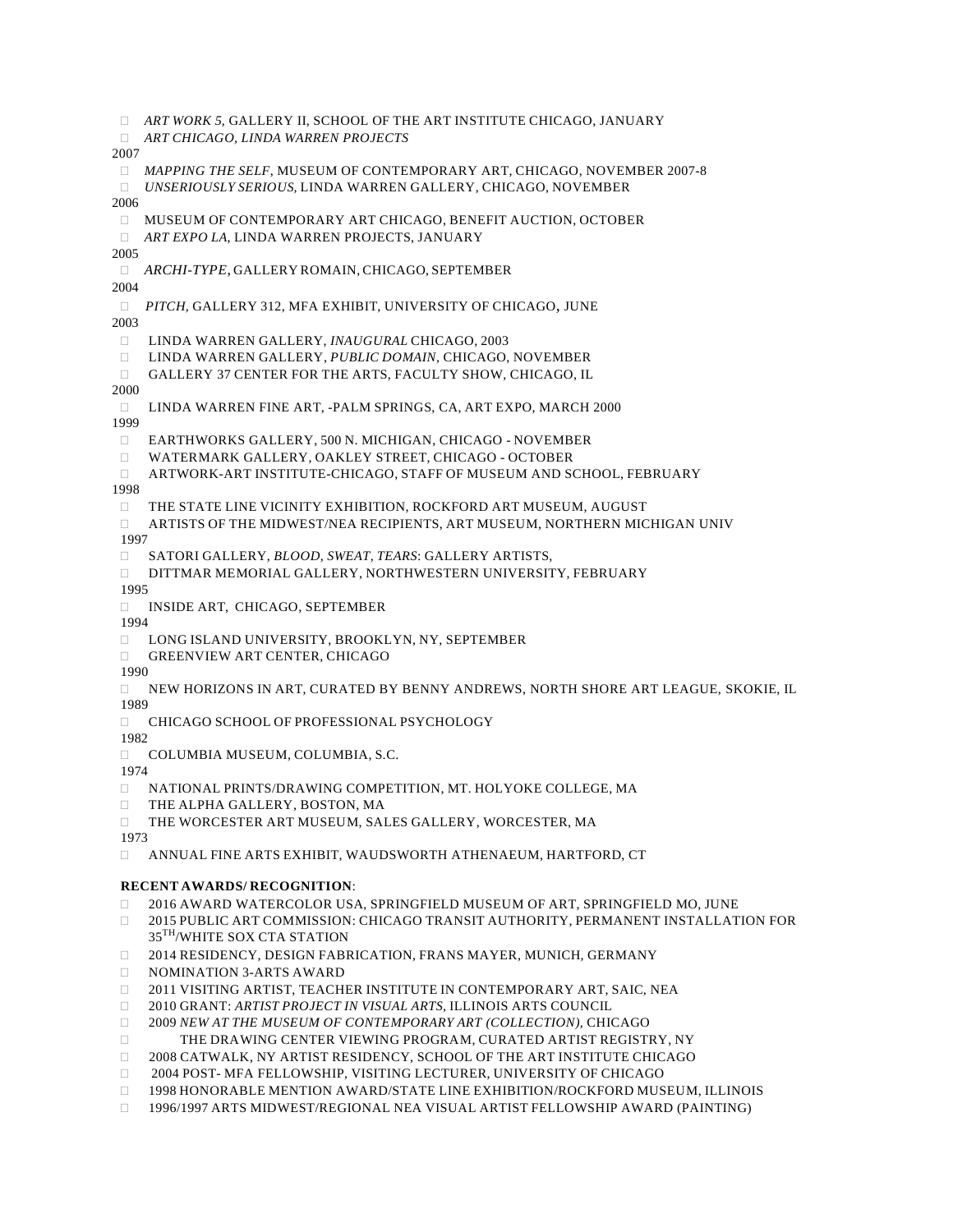- 1990 ILLINOIS ARTS COUNCIL: SPECIAL ASSISTANCE GRANT/NORTHWESTERN UNIVERSITY EXHIBIT
- 1987 ILLINOIS ARTS COUNCIL: SPECIAL ASSISTANCE GRANT/CHICAGO CULTURAL CENTER EXHIBIT

## **SELECTED COLLECTIONS**:

- **INUSEUM OF CONTEMPORARY ART CHICAGO**
- $\square$  SAM HOUSTON STATE UNIVERSITY, TEXAS
- DELOITTE & TOUCHE, CHICAGO, IL
- KIRKLAND & ELLIS LAW FIRM, COLLECTIONS- SAN FRANCISCO, LOS ANGELES, CHICAGO
- AMERICAN TELEPHONE AND TELEGRAPH, ATLANTA, GA
- KING AND SPAULDING, ATTORNEYS-AT-LAW, ATLANTA, GA
- CLARK COLLEGE, ATLANTA, GA
- UNIVERSITY OF MASSACHUSETTS, ACQUISITIONS RSO
- HUGHES SPALDING, INC., ATTORNEYS-AT-LAW, ATLANTA, GA
- LARRY AND EVELYN ARONSON, GLENCOE, IL
- DENNIS AND LINDA MYERS, CHICAGO IL
- BARBARA KLAWANS, MUNSTER, IN
- JEFFREY HAMMES AND LINDA WARREN, GLENCOE, IL.
- MARY AND CHARLIE SHEA, WILMETTE, IL.
- POONEH RASSEKH, CORONA DEL MAR, CA.
- CHRIS KRIDEL, CHICAGO IL
- DARRYL HARRIES, CHICAGO
- CECILIA ICE-MAYS, CHICAGO
- ABBY CLAPP, CHICAGO, IL
- NICOLE JONES, SUWANEE, GA
- RENE AND EMILY STEMER, SANDY SPRINGS, GA
- DAN PETERSON, IRVINE CA

#### **SELECTED BIBLIOGRAPHY**

2020

*COMMON PRACTICE: BASKETBALL AND CONTEMPORARY ART*, PETERSON, ROLON, SKIRA PRESS

EXHIBITION CATALOGUE: UKRANIAN INSTITUTE OF MODERN ART, CHICAGO, *EXTERNAL EYE*

2019

 INTERVIEW AND ARTWORKS, *VOYAGER CHICAGO*, JANUARY COVER ART, *JOURNAL OF BAHA'I STUDIES*

2018

PUBLIC ARTWORK, *ELEVATED: ART AND ARCHITECTURE OF THE CHICAGO TRANSIT AUTHORITY*, LOPEZ,

2017

- *NEWCITY*, REVIEW, *GO FIGURE*, GROUP EXHIBITION, LINDA WARREN PROJECTS, CHRIS MILLER, OCTOBER
- CATALOGUE GROUP EXHIBITION *GRITTY IN PINK,* BAILEY CONTEMPORARY ARTS*,* POMPANO BEACH, FLORIDA, JUNE

2016

- CATALOGUE COVER, WATERCOLOR USA 2016, SPRINGFIELD MUSEUM OF ART, SPRINGFIELD MO
- *CTA PUBLIC ART,* CHICAGO TRANSIT AUTHORITY, 2 ND EDITION

2015

- CATALOGUE SOLO EXHIBITION, *LOOKING FOR YOU IN THE MIRROR*, LINDA WARREN PROJECTS
- *ART LTD MAGAZINE*, REVIEW, JAMES YOOD, EXHIBITION LINDA WARREN PROJECTS, MARCH/APRIL
- *NEWCITY*, REVIEW, EXHIBITION LINDA WARREN PROJECTS, DAVID ZARLEY, JANUARY

2014

 *TOP 3 WEEKEND PICS,* BAD AT SPORTS, STEPHANIE BURKE, EXHIBIT LINDA WARREN PROJECTS, (Dec-Feb)

2012

 EXHIBITION CATALOGUE, *MOMENTUM,* WOMEN'S CAUCUS FOR ART (WCA), JUROR; RITA GONZALEZ, ASSOCIATE CURATOR LACMA, FEBRUARY

2011

HUFFINGTON POST, PAUL KLEIN, ART LETTER .COM, REVIEW, MAY 20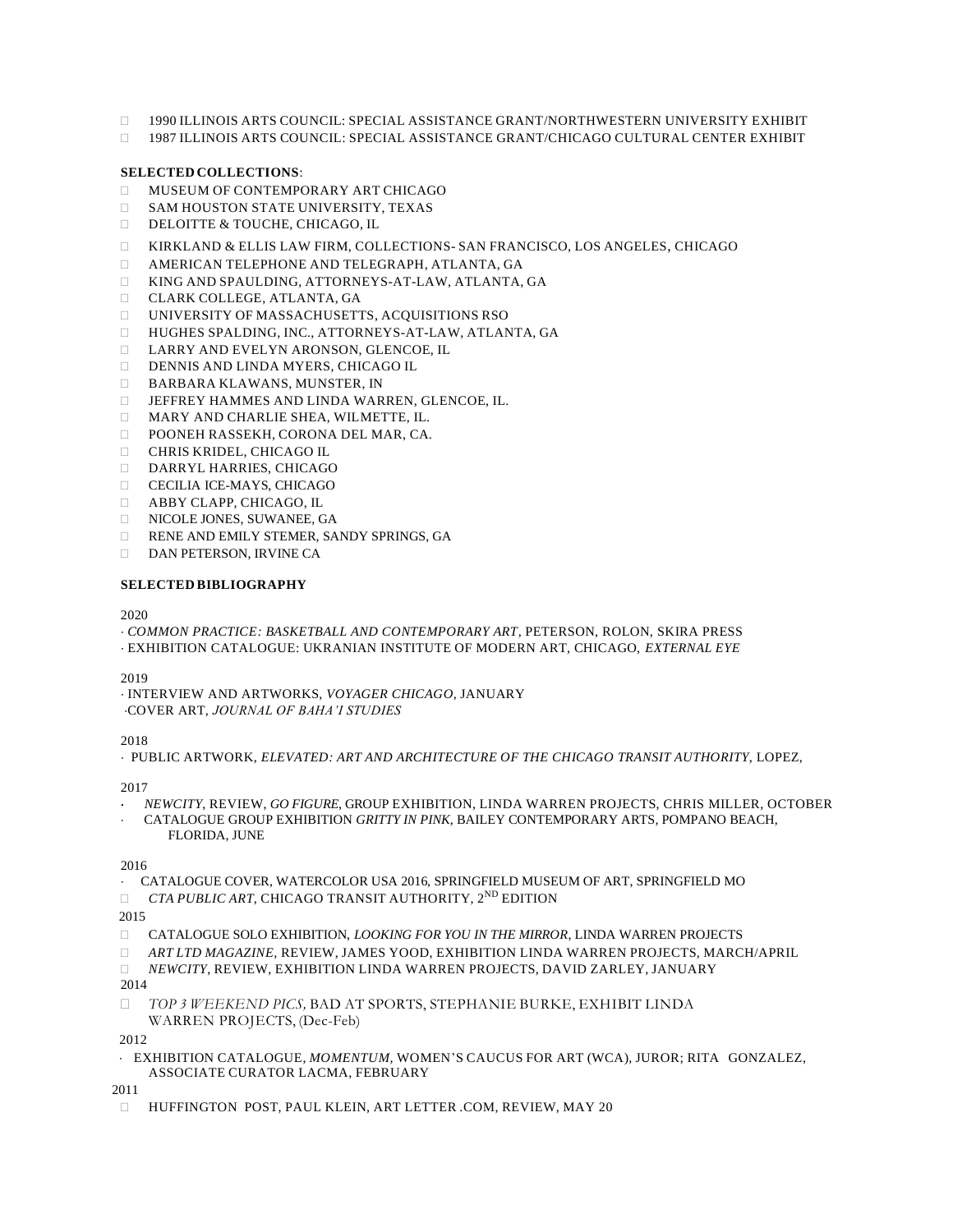2009

NEW AMERICAN PAINTINGS, MIDWEST EDITION, FALL

2008

- FLAVORPILL CHICAGO, EXHIBITION REVIEW MCA, PATRICIA COURSON, JANUARY, ISSUE 173
- NEW CITY, EXHIBITION REVIEW MCA, DAN GUNN, JANUARY 10
- CHICAGO SUN TIMES, HOOP DREAMS LIVE IN HENDERSON ABSTRACT PAINTINGS, DENISE I. O'NEAL, 1/4
- TIME OUT CHICAGO, REVIEW MCA, ALICIA ELER, ISSUE 152, JANUARY 24-30

2007

- ART X WORLD (BLOG) MAPPING THE SELF, MUSEUM OF CONTEMPORARY ART 2005
- CHICAGO READER/ *MAPPING RACE RELATIONS/* FRED CAMPER /REVIEW/ EXHIBIT at LINDA WARREN*,* 3/18
- TIME OUT CHICAGO/ BRIDGETTE McCULLOUGH/ REVIEW*/ EXHIBIT* at LINDA WARREN, MARCH 10-17
- CHICAGO TRIBUNE /FEATURE/ JENN GODDU, *SCHEMATIC PATTERNS* at LINDA WARREN*, 3/04/05*
- NEW CITY/ MICHAEL WORKMAN/ REVIEW/ *CIVIC DEMOGRAPHIC/* EXHIBITION at LINDA WARREN, 3/05
- CHICAGO SUN TIMES, EXHIBITION REVIEW, MARGARET HAWKINS, APRIL
- CHICAGO ART JOURNAL/ STATEMENT AND ART BY PAULA HENDERSON/ SPRING

#### 2003

- THE CHICAGO READER, CRITIC'S CHOICE /FRED CAMPER/ PAULA HENDERSON at LINDA WARREN GALLERY, 8/22
- CHICAGO SUN TIMES, LISA LENOIR/ FEATURE/ PAULA HENDERSON at LINDA WARREN GALLERY, 8/17
- CHICAGO JOURNAL, JANUARY 2001*,* ART WORK PHOTO FEATURED

2001

CHICAGO JOURNAL, JANUARY*,* ART WORK PHOTO FEATURED

2000

- ARTS DIALOGUE-QUARTERLY INTERNATIONAL PUBLICATION-JUNE ART WORK FEATURED 1998
- COVER ART "THE DIVINE ART OF REVELATION," BAHÁ'Í PUBLISHING TRUST
- 1995
	- SEAWANHAKA (LONG ISLAND UNIVERSITY PAPER) REVIEW, SALENA GALLERY EXHIBIT

1990

AT CHICAGO, UNIVERSITY OF ILLINOIS/ REVIEW EXHIBIT UIC – APRIL

1987

REVIEW: CHICAGO SUN TIMES – SOLO EXHIBITION/CHICAGO CULTURAL CENTER

1984

 REVIEW: CREATIVE LOAFING REVIEW-1984 SOLO EXHIBITION, CRYSTAL BRITTON GALLERY, ATLANTA, GA

1982

REVIEW: THE ATLANTA JOURNAL AND CONSTITUTION, SOLO EXHIBITION, CRYSTAL BRITTON GALLERY

# **SOCIAL PRACTICE**

2019

 ASSOCIATE: THE COLLABORATIVE PLATFORM-THE COLLAGE OFFICE (MELISSA ORESKY), *COLLAGE ON DEMAND,* THE FRANKLIN, COMMISSIONED ALL PROCEEDS DONATIONED TO CHICAGO CHARITABLE ORGANIZATIONS.

2017-ONGOING

 *SOLIDARITY BURKINI PROJECT:* GROUP BURKINI APPEARANCES IN PUBLIC SPACES AND POSTED ON SOCIAL MEDIA IN PERFORMANCE AGAINST DISCRIMIATION OF MUSLIM WOMEN IN FRENCH BURKINI BAN; CHICAGO VENUES- LAKEFRONT, HUMBOLDT PARK, OUTDOOR PLAZA MUSEUM OF CONTEMPORARY ART. BAILEY ART CENTER, POMPANO BEACH, FL, IMPROVISED (PUBLIC SPACE), SANTA MONICA, CA

#### **EDUCATOR/ PRESENTER**

2020

- 2006-2020 (RETIRED), SCHOOL OF THE ART INSTITUTE, ASSISTANT PROFESSOR ADJUNCT LIBERAL ARTS
- FACULTY ADVISOR INTERNSHIP PROGRAM, CAPX (FROM 2016-20)
- ARTIST'TALK, WAUBONSEE COMMUNITY COLLEGE, VISITING ARTISTS PROGRAM